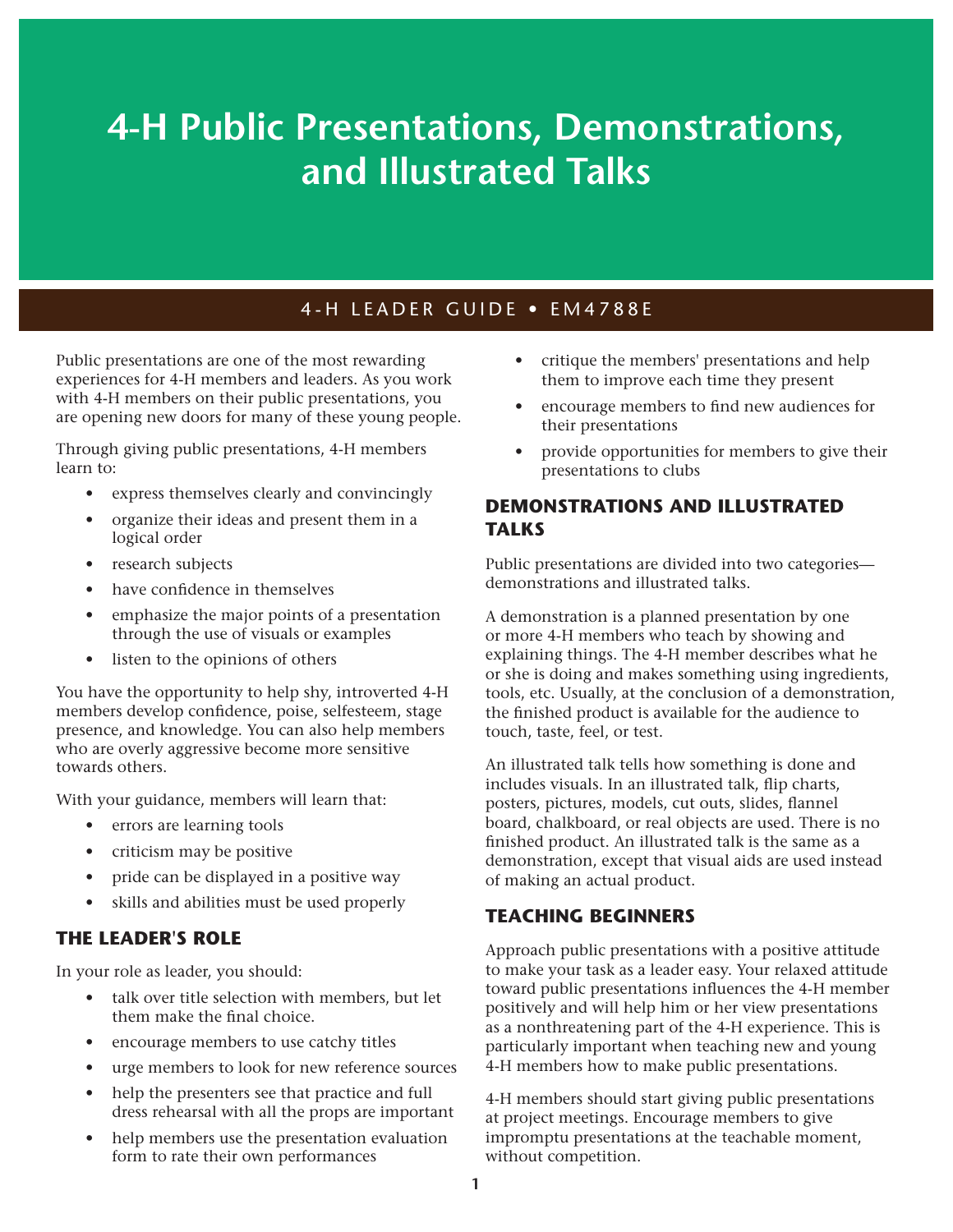Impromptu presentations help 4-H members ease into more formal, competitive events with confidence and assurance. Threading a needle while telling how to do it, identifying and demonstrating parts of a stove or a sewing machine, and showing and telling how to cut out a simple garment are only a few examples of simple demonstrations.

Ask members to do impromptu presentations several times prior to giving a formal presentation. This builds self-confidence and confidence in speaking to a group. After several informal opportunities, determine if the member is ready to go on to present.

When 4-H members first progress to formal presentations make certain that their presentations are simple and that they are on the program early to retain excitement and reduce fear. New presenters should be scheduled together and should never follow a sophisticated, polished presentation. Presentations given by members of similar experience and age also should be scheduled together.

Junior leaders can teach young and new members how to give simple demonstrations and illustrated talks. From their own experience, they can provide topics and techniques to help less experienced 4-H'ers overcome shyness.

Encourage new presenters to spend considerable time developing titles and introductions. Catchy titles and good introductions provide smooth and easy starts.

The new presenter may falter and make mistakes. *Help if you can, but stop short of taking over*. In your eagerness to see a good finished product and to help the 4-H member feel like a success, remember that your real responsibility is to develop the presenter.

Several things are important to the member after the presentation.

- 1. Praise. Applause from peers, a smile, or a nod from the leader as the member walks to a seat are simple forms of recognition that are worth a fortune.
- 2. Following the presentation, provide a retreat for the member to unwind unnoticed.
- 3. Review the public presentation evaluation with the member. The 4-H'er should respond to the evaluation and be encouraged to question unclear comments.

When beginning presenters have mastered basic skills at the club level, they may graduate to general club meetings, to community presentations, and finally to state competition. Observe the 4-H member's progress carefully to determine when the member is ready to move to a different level.

# **RETAINING THE SEASONED PRESENTER**

Encourage 4-H members who have given a number of successful presentations to work more on their own. Seasoned 4-H presenters:

- choose topics that interest them
- relate topics to their own experiences
- challenge their capabilities
- design presentations for different types of audiences

You can help older 4-H members retain their excitement about public presentations by:

- suggesting current subjects
- putting them in touch with new resources
- teaching them research techniques
- helping them choose subjects that may be useful for different occasions
- providing presentation opportunities
- using them as role models for and teachers of younger members

Older 4-H members can develop outlines based on the three basic parts of a public presentation. They are the introduction, the body, and the summary.

## **The Introduction**

Teach members to be prepared to introduce themselves, even though most presenters are introduced by someone else. Members should listen carefully when they are being introduced so that they do not repeat the introduction.

Encourage 4-H members to be creative and to try different ways of beginning their presentations.

These might include:

- questions
- statistics concerning the presentation
- a statement of a problem
- a creative, stimulating visual
- showing a completed product
- an exaggerated, ill-prepared conclusion
- comparisons of several things

# **The Body**

In the body of the presentation, the member should do what he or she said would be done in the introduction. The subject matter and main points should be in the body.

The body of the presentation should be planned based on: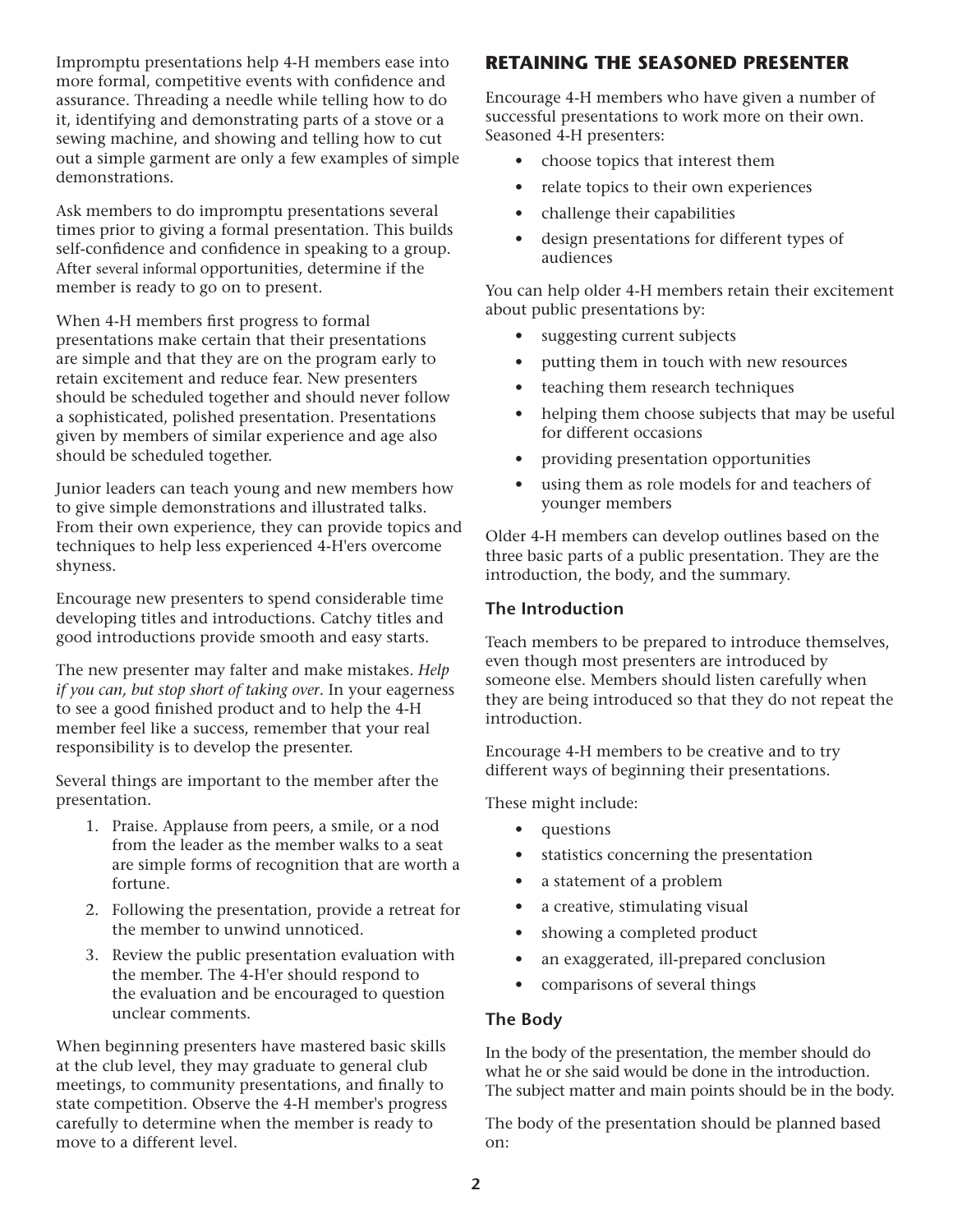- the steps necessary to carry out the presentation
- the logical order of the steps
- what must be said to explain the order of events and to fill action time
- the materials needed
- visuals—necessary or not

## **The Summary**

The summary is the last chance the 4-H member has to put his or her point across. Confine remarks to points that were covered in the body. Never introduce new material at this point.

While researching and developing the presentation, members should acquire more information than they present. This additional information prepares them to answer questions at the end of the presentation. Members should either answer questions, promise to do research to find an answer, or refer questions to the audience. Then they should thank the audience for attending their presentation.

Samples, recipes, or an invitation to inspect the final product are appropriate ways to close a presentation.

# **STEPS IN DEVELOPING A PRESENTATION**

What follows is one way to prepare for a presentation.

- visualize the audience
- choose a subject
- gather information
- work out a plan
- choose equipment and visuals
- practice delivery
- devise a title

## **Visualize the Audience**

The 4-H member has his or her audience in mind while preparing a presentation. The 4-H'er should consider who will be there—4-H members, leaders, parents, members of another organization? What are their interests? How many will there be? What kind of meeting is it? What does the audience know about the subject? All of these questions are important.

# **Choose a Subject**

The subject should fit the 4-H member's interests, experience, knowledge, and skills. It should be exciting, not dull; challenging, not routine.

4-H projects provide excellent presentation ideas. If your members find it hard to think of ideas, ask them to open their project manuals and see how many topics they find there.

Success is most likely if a member chooses a subject from his or her own project experience. Familiarity with the topic provides more to talk about, more ease in handling equipment, and less tendency to be upset by questions from the audience.

When a particular topic is under consideration for a presentation, the member might ask these questions:

- is it related to a 4-H project or activity in which I have participated
- is it timely or important
- can I limit the topic to one major, explainable idea
- does it fit the time limit

If the answer to each of these questions is "Yes," it is a good topic and the member is ready for the next step.

## **Decide on a Goal**

What will the presentation accomplish? Is it to entertain? Stimulate? Convince? Is it to help others learn? Or to show what the member knows? Or both? The member should decide on the response wanted from the audience, and work toward that goal. The beginning member's goal may be simply to show others what has been learned. Experienced 4-H members may want not only to show what they know, but also to convince members of the audience to try what they present.

## **Gather Information**

Gathering information and researching the demonstration subject is by far the most valuable purpose of the activity. Make members aware of the many resources they may use. Then help 4-H members be selective in choosing resources.

#### *Use accurate and up-to-date material in all 4-H demonstrations.*

Good information is contained in 4-H project and activity manuals. Extension agents can also suggest publications from Washington State University and other resources. Magazine articles and pictures often suggest interesting and attractive ways to present material. Textbooks can be used for more facts and examples. 4-H members can contact local people who are experts in their professional fields. They can also write to manufacturers for ideas. Some test kitchens, for example, have been glad to share reports on their testing and research with 4-H members.

## **Work Out a Plan**

Organization is essential to a good presentation and contributes to clarity and good use of time. A carefully thought out, fairly detailed plan is highly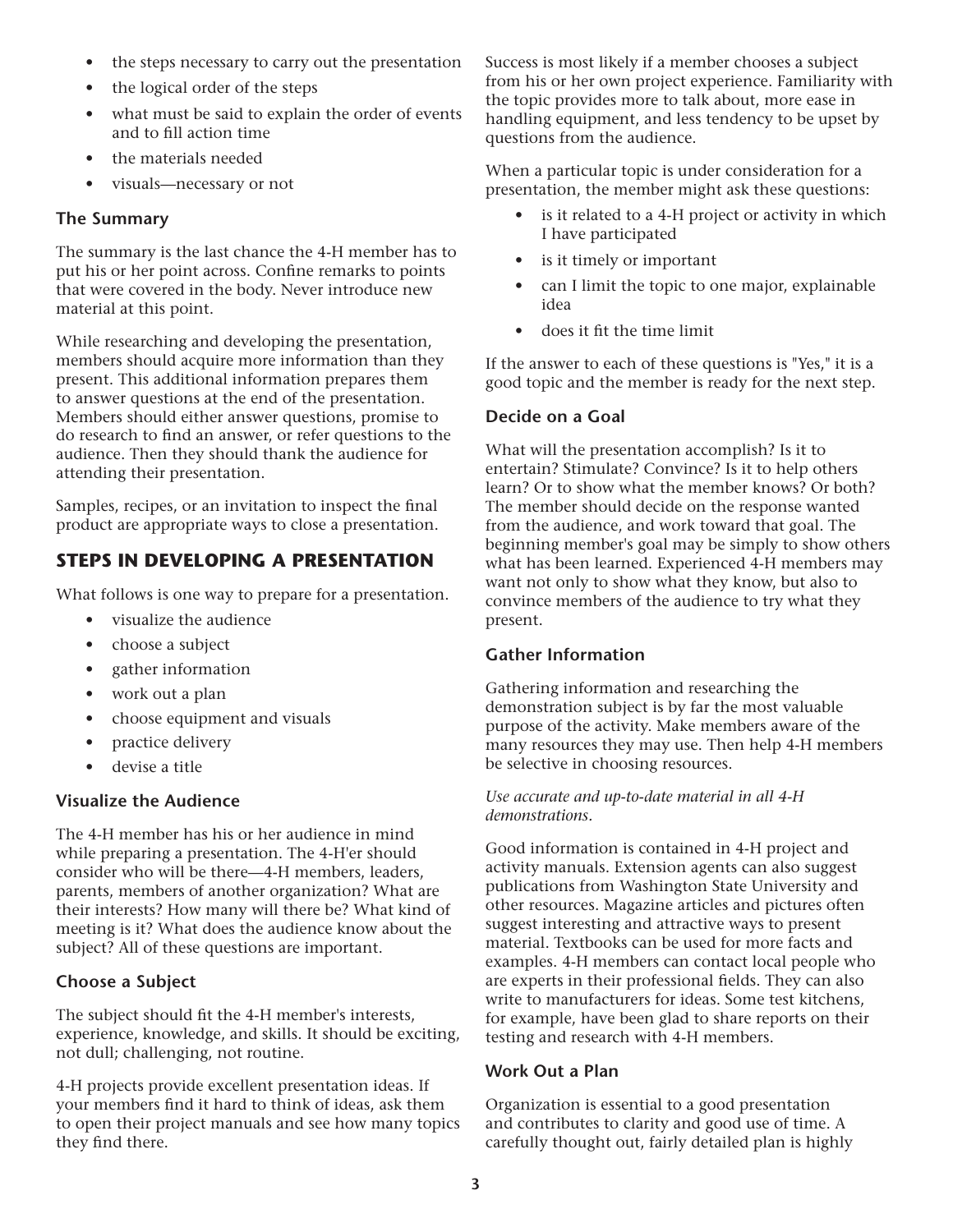recommended. Younger members are not expected to have as detailed a plan as older members.

The plan helps the member present:

- material in a logical and understandable sequence
- it helps create a balance between explaining and showing
- a plan ensures that visuals, equipment, and supplies all convey information

# **Choose Equipment and Visual Aids**

The success of a presentation depends on the use of appropriate tools and equipment and on the effective use of visuals. What is shown in a presentation is as important as what is said.

Equipment should be:

- designed for the job; makeshift arrangements show a lack of preparation
- accepted and recommended by authorities
- clean and in good working condition

Visuals, including such things as posters, charts,

models, and pictures should be:

- used only where really needed; have members use the real thing wherever possible; if a demonstration is clear without visuals, don't use them
- large enough to be seen
- lettered large enough and dark enough to be seen by the audience
- uncrowded; it is better to use two or three charts than to have too much information on one neatly done and clean
- on heavy cardboard that will not buckle or bend

Use models for only one of two purposes: to reduce large objects such as animals, furniture, or buildings to a practical scale or to enlarge small operations such as electrical work, sewing techniques, etc., so the audience can see them better. If models are used, they should be well constructed and actually do the intended job.

Encourage members to use the following techniques in handling equipment and visuals:

- make a list of equipment and supplies needed
- use trays to assemble equipment and supplies
- arrange trays on an extra table placed to the side or in back
- plan the arrangement to avoid reaching across
- keep the table clear in front so people can see
- handle props carefully and quietly; have a

folded towel under bowls or pans

- keep the work surface clean; have damp cloths, sponges, paper towels handy; tape a paper sack to table back for garbage
- check posters, charts, and easels before beginning for proper sequence and to see that each is secure
- use step shelves, slant boards, clear bowls, or mirrors to be sure each part of the presentation is visible

Each visual should be tested using these questions:

- is it needed
- does it focus attention
- is it neat and simple
- is it easy to use
- does it fit smoothly into the presentation

A "yes" answer on these points indicates a good choice of visuals.

# **Practice Delivery**

Practice is important. Each time the presentation is reviewed, the presenter can see whether ideas are in order and are supported with examples, illustrations, or quotations.

Practice helps 4-H members:

- synchronize action and explanation
- do things in logical order
- stay within the time limit
- know whether or not there is sufficient information on the subject
- use equipment skillfully
- know that special equipment is functioning correctly

When preparing contest presentations, arrange practices before several audiences—members, leaders, or parents. Their suggestions on these points will add polish.

- Posture-stand tall, do not lean on table or twist one foot behind the other
- **Eye contact with the audience**—talk to the people
- **Voice**—including not only pitch, but also speed of delivery
- **Mannerisms may be distracting to the audience**—pushing back hair, rocking back and forth, etc
- General appearance—one dress rehearsal helps the member assess the overall performance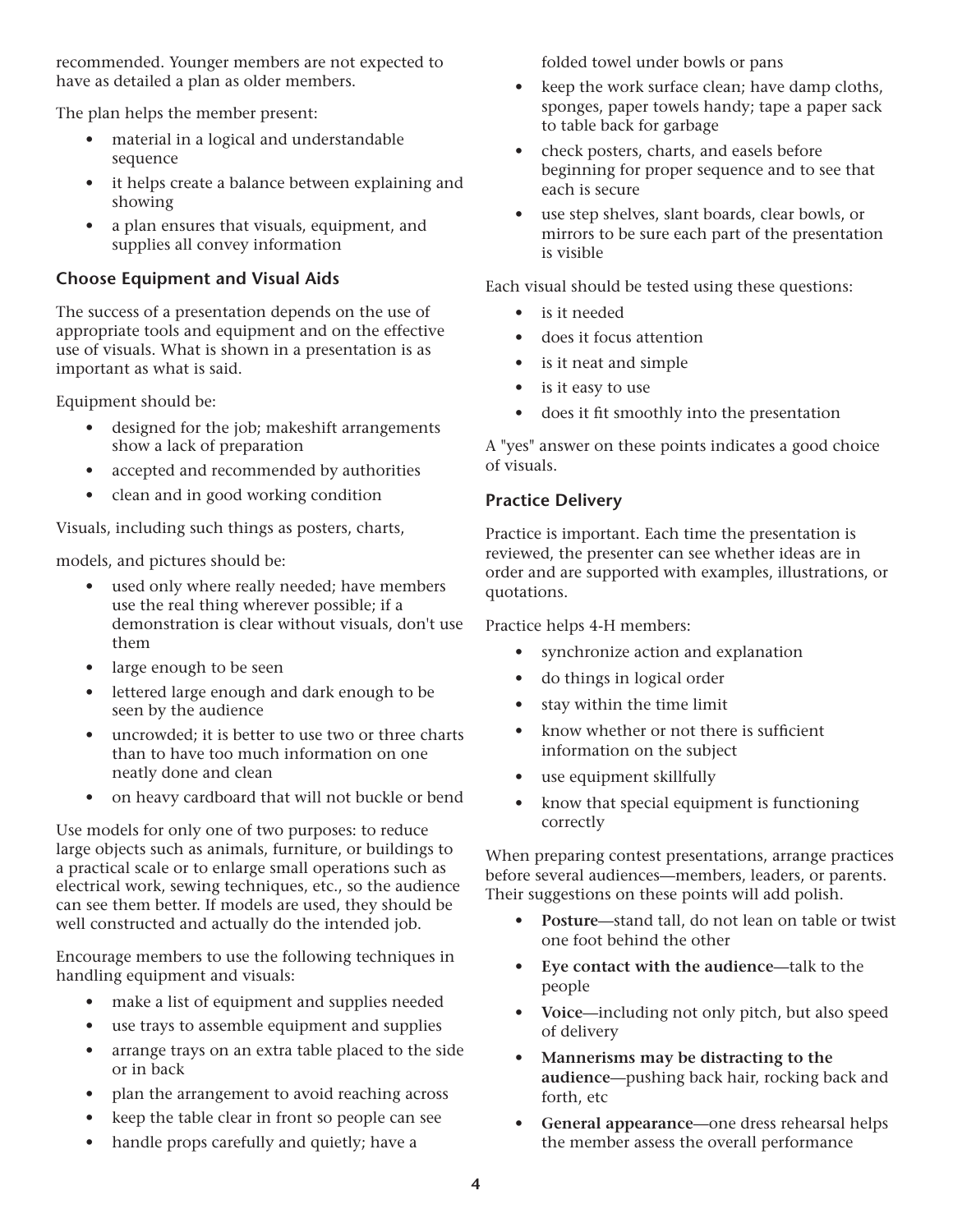Remember, visuals must be visible. Use the following tables to choose letter size and thickness, colors of letters, and background.

| Letter Size for Visibility*                       |              |                       |  |  |
|---------------------------------------------------|--------------|-----------------------|--|--|
| <b>Distance</b>                                   | Letter Size  | <b>Line Thickness</b> |  |  |
| 10 feet                                           | $1/2$ inch   | $3/32$ inch           |  |  |
| 20 feet                                           | $3/4$ inch   | $1/8$ inch            |  |  |
| 50 feet                                           | 2 inches     | $5/16$ inch           |  |  |
| 100 feet                                          | 3 1/2 inches | 11/16 inch            |  |  |
| 300 feet                                          | 11 inches    | 2 inches              |  |  |
| * Assuming good light, good eyes, and good color. |              |                       |  |  |

#### **Color Combinations for Visibility**

| 1.  | Black on yellow       |     | 17. Yellow on black       |
|-----|-----------------------|-----|---------------------------|
| 2.  | Black on orange       |     | 18. Scarlet-red on yellow |
| 3.  | Yellow-orange on navy |     | 19. Yellow on navy blue   |
|     | blue                  | 20. | Purple on yellow          |
| 4.  | Bottle green on white | 21. | Purple on orange          |
| 5.  | Scarlet-red on white  |     | 22. White on emerald      |
| 6.  | Black on white        |     | green                     |
| 7.  | Navy blue on white    | 23. | Bottle green on yellow    |
| 8.  | White on navy blue    |     | 24. Scarlet-red on orange |
| 9.  | Yellow-orange on      |     | 25. Emerald green on      |
|     | black                 |     | white                     |
|     | 10. White on black    |     | 26. Yellow on purple      |
| 11. | White on bottle green | 27. | Orange on purple          |
| 12. | White on scarlet-red  | 28. | Bottle green on           |
| 13. | White on purple       |     | orange                    |
| 14. | Purple on white       | 29. | Emerald green on          |
|     | 15. Navy on yellow    |     | yellow                    |
| 16. | Navy blue on orange   | 30. | Orange on yellow          |
|     |                       |     |                           |

# **Consider the Title**

The title is the last step in preparing a presentation. Encourage the member to concentrate on the idea for the presentation and develop it first. The title will come later.

Most effective titles are short, descriptive, and imageprovoking. A title should suggest the presentation subject without telling the whole story.

# **EVALUATION**

As a 4-H leader, ask yourself:

- to what extent did the 4-H member assume responsibility in planning and presenting his or her presentation
- did the presentation lead the member into new learning or expanded interest in 4-H
- did the member grow in maturity through participation in the presentation program

Although we look upon 4-H presentations as a way for members to acquire increased confidence and poise, greater knowledge, and more selfreliance, presentations are often competitive.

The 4-H'er will measure success in terms of personal feelings of satisfaction, the response of the audience, and the rating of the judges. 4-H members may understand the process better if leaders explain the job of the public presentation judge and what this person is expected to do.

- rate each public presentation according to an acceptable standard
- select public presentation winners when appropriate
- give reasons for judging decisions
- give constructive suggestions

In making decisions, judges evaluate presentations using the 4-H presentation evaluation form (C0430). They question presenters to clarify their presentations or to test their knowledge or background. Judges are instructed to ask questions only on material covered in the presentation. Judges base decisions on results of the presentation evaluation form and on total impact of the presentation on judge and audience. They encourage the presenter and give either oral or written suggestions for improvement.

Leaders and parents can help members accept the judge's decision and can sustain member interest in giving competitive presentations by:

- acquainting members with the evaluation form judges use by using the form during practice.
- giving members verbal approval often, so tangible awards do not become the only form of recognition
- helping members understand that participation in competitive events is a worthwhile activity regardless of where they place

# **DEVELOPING PUBLIC PRESENTATION IDEAS**

Finding the right topic for a public presentation is often a challenge. You can help members choose and develop

The tasks of the judge are to: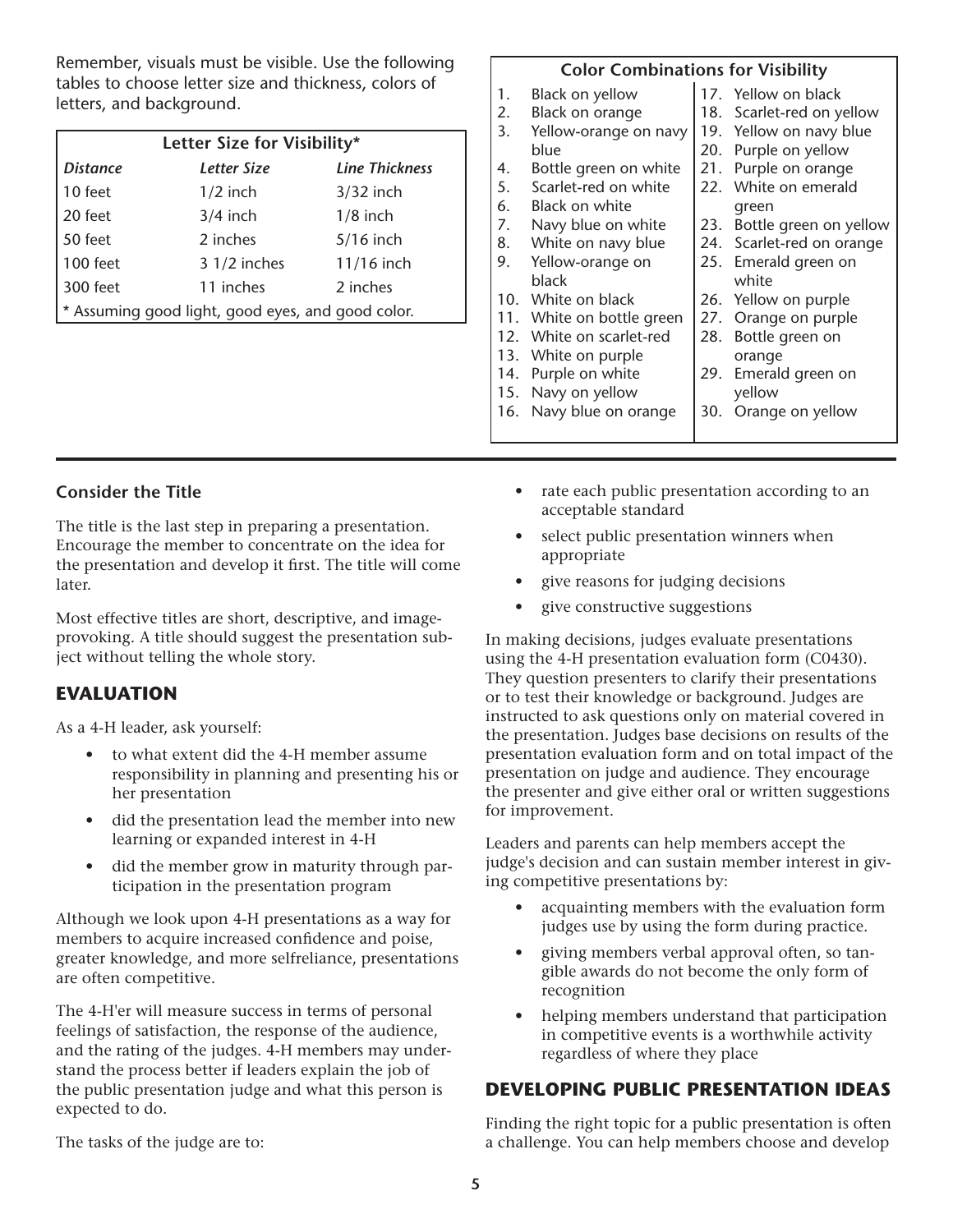an appropriate topic using these hints and your own creativity. Encourage 4-H members to choose familiar subjects that they enjoy. Make suggestions to stimulate members' thinking. Observe 4-H members' interests and accumulate resource materials to support their research. Help members develop outlines of their presentations. Provide opportunities for 4-H members to practice. Be sure members develop a new public presentation each 4-H year. Help 4-H members find audiences for their

# **APPENDIX**

## **Public Presentation Ideas**

#### *Agricultural Engineering*

- 1. Tractor Projects
	- a. Air, Fuel and Heat Equals Combustion
	- b. Care and Maintenance of a Battery
- 2. Small Engine Projects
	- a. Tune-up of a Small Engine
	- b. Preparing the Lawnmower for Winter Storage
	- c. The Carburetor—Mouth of the Small Engine
- 3. Electric Energy
	- a. Grounding for Electric Safety
	- b. Simple Electrical Repairs
	- c. Conserve Energy with Insulation
- 4. Automotive
	- a. Keep Your Spark Plug Sparkling
	- b. For the Life of Your Battery
	- c. Let Your Engine Breathe

#### *Wildlife*

- 1. Skinning Techniques for
	- a. Nutria
	- b. Beaver
	- c. Raccoon, etc.
- 2. How to Build a
	- a. Woodduck Nesting Box
	- b. Woodduck Nesting Box from Old Tires
	- c. Bird Feeder
	- d. Duck Blind
- 3. How to Build Water Sampling Equipment for Wildlife Field Studies

## *Horse*

- 1. Saddle Cleaning and Care
- 2. Showmanship or Horsemanship
- 3. Hoof Care
- 4. Worming the Horse (Internal Parasites)
- 5. Feeds for Horses
- 6. Horse Safety

presentations such as extension and general public organizations, service clubs, homemaker clubs, granges, other youth groups, forums, youth rallies, state conferences, conventions, etc.

Public presentations are an integral part of every member's total 4-H experience. Your role is essential to the success of the young people with whom you will work. Use your imagination, be creative, and expect the best. You'll be glad you did!

- 7. Determining the Age of a Horse by Its Teeth
- 8. Grooming

*Home Economics*

Clothing

- 1. Castoffs to Showoffs—recycling clothes
- 2. Put a Little Trim in Your Life—ways to apply and use trim on clothes, home accessories
- 3. A Pressing Engagement—when and how to use pressing equipment when sewing
- 4. Methods for Marking Fabrics
- 5. Matching Stripes or Plaids
- 6. Stay Stitching
- 7. Selecting and Using Shears

## Family Life

- 1. Playdough Fun with a Little One
- 2. Learning about Colors (using paint or plastic colored transparencies)
- 3. Learn a New Skill (making a toy that helps a child)
- 4. Bathing the Baby
- 5. Making an Accordion Book for Children
- 6. Making "Paint Brush" Cookies

## *Health and Safety*

- 1. Health
	- a. First Aid
	- b. Care of Teeth
	- c. Exercise
	- d. Health Care and Nutrition for Future Mothers
- 2. Safety
	- a. Lifting Heavy Objects
	- b. Using Striking Tools
	- c. Smoke Detectors and Fire Extinguishers
- 3. Bicycle
	- a. Adjusting a Bike to Fit
	- b. Repairing a Tire
	- c. Customizing a Bicycle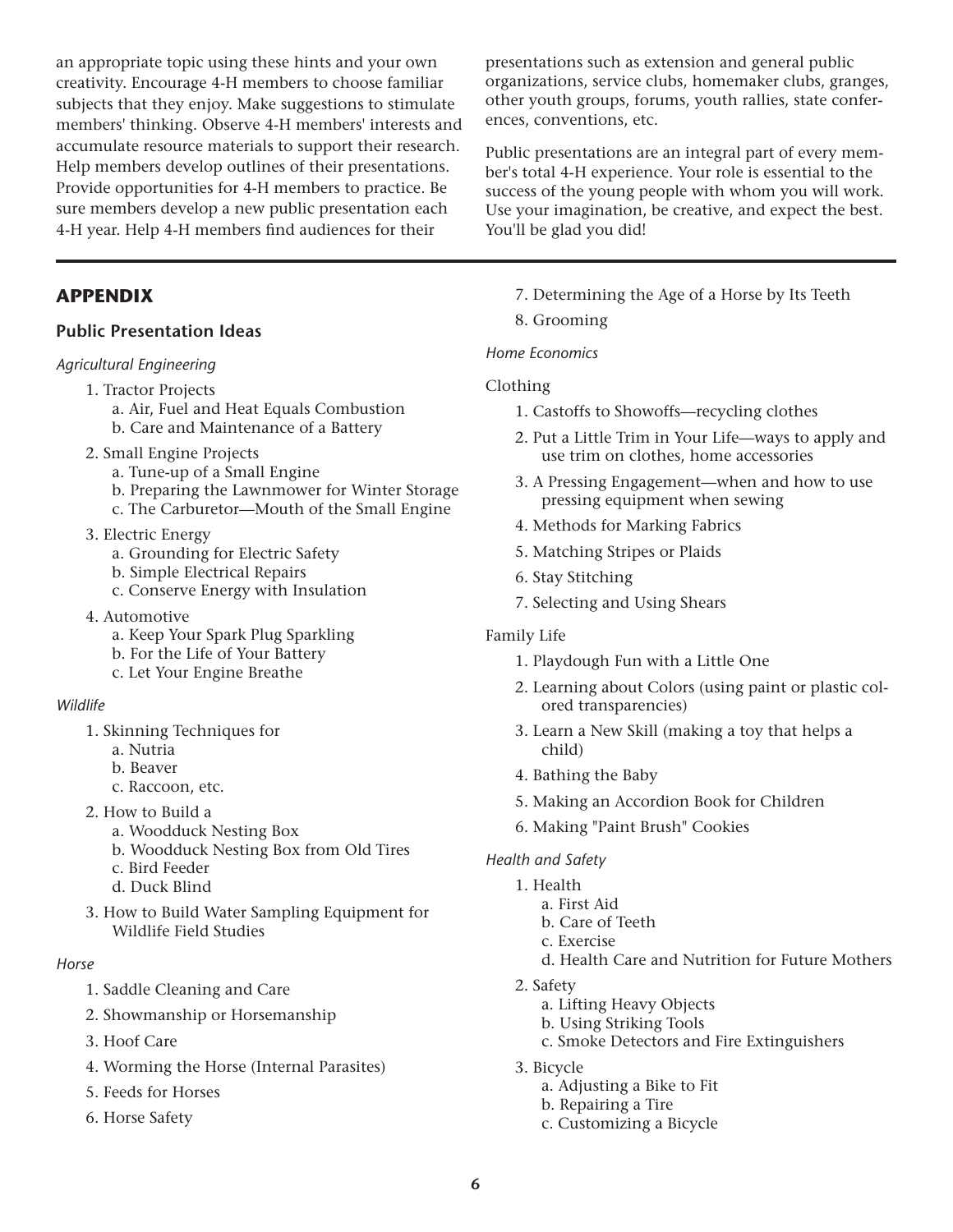## *Home Environment*

- 1. Color Planning—color in home decorating
- 2. Furniture Arrangement
- 3. Furniture Selection—furniture facts and shopping tips
- 4. You Can Make It—furnishings to make and use
- 5. First Aid for Furniture—simple repairs
- 6. Creative Wall Hangings from a Cardboard Loom
- 7. Weaving Chair Seats

## *Management*

- 1. How to Write a Check
- 2. Making a File for Important Papers
- 3. Organize Your Closet

## *Nutrition*

- 1. Snacks that Are Within My Bounds (Weight and Nutrition Wise)
- 2. It's My Life—foods I need
- 3. Eating Out and Staying Within Bounds
- 4. Foods and the Athlete
- 5. Canning Low Acid Vegetables (Snap Beans)
- 6. Canning Fruit (Pears or Peaches)
- 7. Making My Favorite Preserves
- 8. Freezing Vegetables
- 9. Freezing Fruit
- 10. Freezing Foods for Special Occasions
- 11. Food Gifts
- 12. Why Be Concerned about Weight
- 13. Break Your Fast
- 14. How to Get More Milk Each Day
- 15. Nutritious Snacks
- 16. The Art of Kneading Bread
- 17. Fondue Fun with Cheese
- 18. Super Simple Scrambled Eggs
- 19. Spice and Egg Cookery
- 20. The Art of Stir-Fry Vegetables

# *Plant Sciences*

# Agronomy

- 1. Taking a Soil Sample
- 2. How to Test Seed for Germination

# Forestry

- 1. Forest Tree Planting
- 2. Christmas Tree Shearing
- 3. Chain Saw Safety
- 4. Paper Making

# Horticulture

- 1. Autumn Imagination
- 2. Country Corsages
- 3. Designing with Flowers
- 4. Creating with Dried Flowers
- 5. Spotlighting the Seasons
- 6. Christmas Magic
- 7. Deep Woods Creation
- 8. Go Wild with Mother Nature
- 9. The Great Pumpkin
- 10. Feast on My Centerpiece
- 11. Nature's Way
- 12. Jelly Jewels
- 13. Pick Your Pickle
- 14. Citrus—The Fabulous Fruit
- 15. You Won't Strike Out with Peanuts
- 16. Propagating Ferns
- Floral Arrangements
	- 1. Triangular Arrangements
	- 2. Balance—Symmetrical and Asymmetrical
	- 3. Create Balance with Accessories
	- 4. Making a Formal Arrangement
	- 5. Constructing a Corsage
	- 6. Arrangements from Weeds
- Fruits and Vegetables
	- 1. Black Plastic Mulch in Vegetable Production
	- 2. Transplants in Cold Frames, Hot Beds, and

## Greenhouses

- 3. Roadside Market
- 4. Fruit Crops in the Landscape

# *Plant Pathology*

1. Proper Use of Hose-End Sprayer

# **Idea Sources**

- 4-H Project Books
- **Extension Publications**
- Educational Supply Stores
- Sunset Books ("How To" Books)
- Readers' Digest—Household Maintenance Guide
- Electric Power Supply Companies